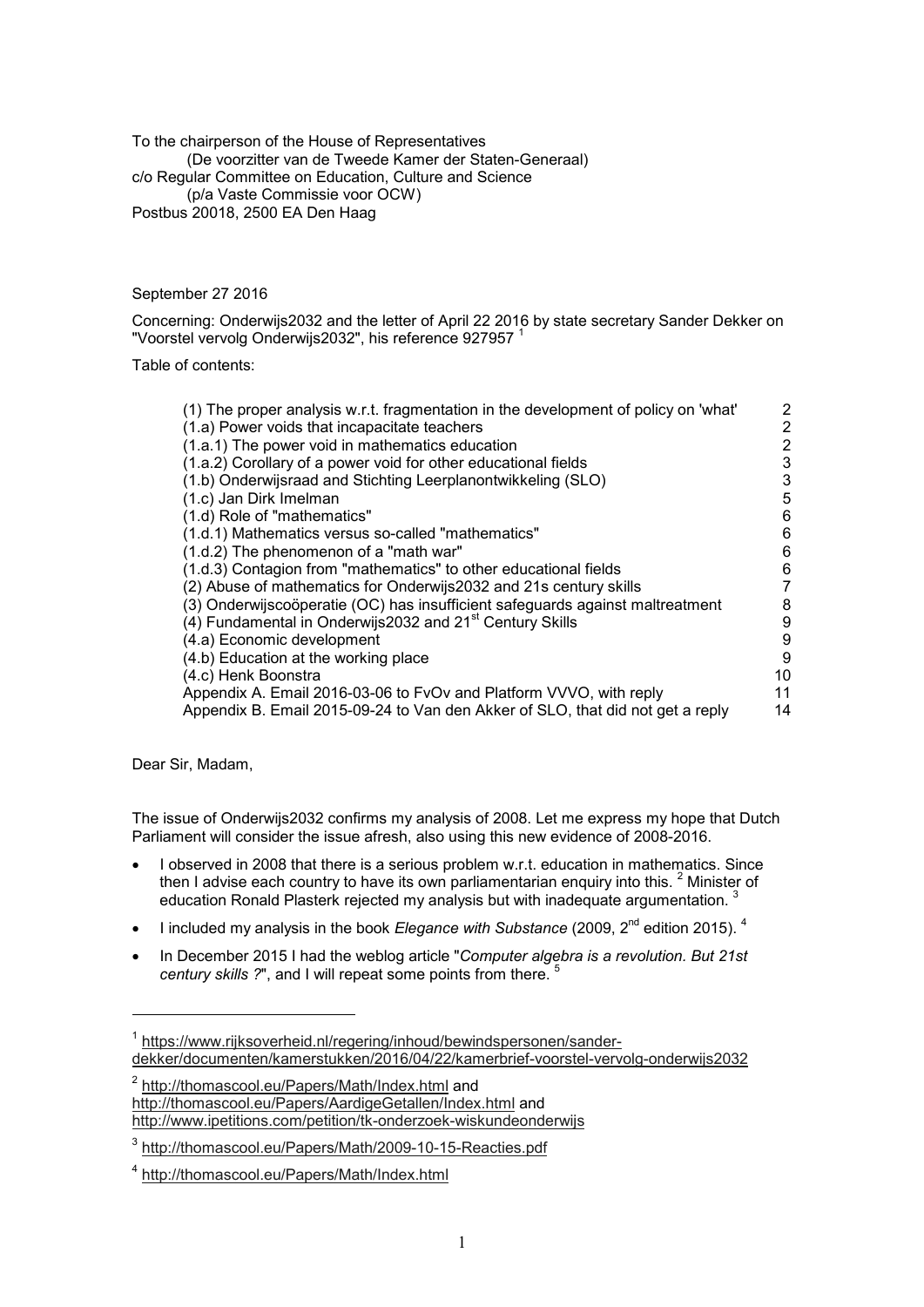I am an econometrician (Groningen 1982) and teacher of mathematics (Leiden 2008).

I want to refer to this letter when informing the OECD and CIDREE too, since Onderwijs2032 can be seen as part of the OECD project on 21 $^{\rm st}$  Century Skills,  $^6$  and thus I will use English.

# **(1) The proper analysis w.r.t. fragmentation in the development of policy on 'what'**

Mr. Dekker states:

"Hoewel de Commissie-Dijsselbloem acht jaar geleden al pleitte voor een herijking van de onderwijsinhoud (het 'wat'), is de discussie over wat leerlingen in het funderend onderwijs moeten leren in de afgelopen jaren gefragmenteerd en vaak ad hoc gevoerd. Daarom heb ik in november 2014 met de brief 'Toekomstgericht funderend onderwijs' het startsein gegeven voor een integrale inhoudelijke koersbepaling in het primair en voortgezet onderwijs." (p1)

Mr Dekker refers to the distinction between **'what'** (the aims of education, that can be established by society) and **'how'** (the didactics of education, that can be established by teachers and educators (perhaps wider than teachers only)).

- Indeed, Mr Plasterk and his successor Ms Jet Bussemaker and Dutch parliament in 2008- 2014 responded in *"fragmented"* manner.
- Dekker suggests a "therefor". This is a nonsequitur.
- It is a wrong conclusion of Mr Dekker that he himself should start up a round of policy making. He has an initiative within an environment that generated that fragmentation. How can he assume that the fragmentation will disappear when he starts an initiative ? His behaviour compares to the logic: "I see a morass. Therefor, let me run into it."
- When one observes fragmentation in policy making, then the proper response is to analyse *why that fragmentation occurs*.

The analysis should not be too difficult.

## **(1.a) Power voids that incapacitate teachers**

Let me repeat my suggestion of a parliamentarian enquiry so that you can study the analysis and the evidence.

The advantage of the period 2008-2016 is perhaps that there are more data now. I have been documenting events.

In my letter to FvOv and Platform VVVO – see Appendix A – I have described the situation as a monopsony, i.e. a single strong buyer versus multiple weak suppliers.<sup>7</sup> The government should restructure this.

## **(1.a.1) The power void in mathematics education**

In 2008, for mathematics education, I described the power void, i.e. that math teachers are responsible for education and didactics ('how') but that they don't have the tools for meeting that responsibility.

Recently I discussed this again in English  $^8$  and Dutch.  $^9$  Below diagram is taken from this recent discussion. The key solution is, already suggested in 2008, to create a "Simon Stevin Institute" (SSI) that provides for overall co-ordination in mathematics education.

<sup>5</sup> https://boycottholland.wordpress.com/2015/12/08/computer-algebra-is-a-revolution-but-21stcentury-skills-a

 $^6$  <u>https://www.oecd.org/skills</u> and <u>http://www.cidree.org</u>

<sup>7</sup> https://en.wikipedia.org/wiki/Monopsony

<sup>&</sup>lt;sup>8</sup> https://boycottholland.wordpress.com/2015/10/31/the-power-void-in-mathematics-education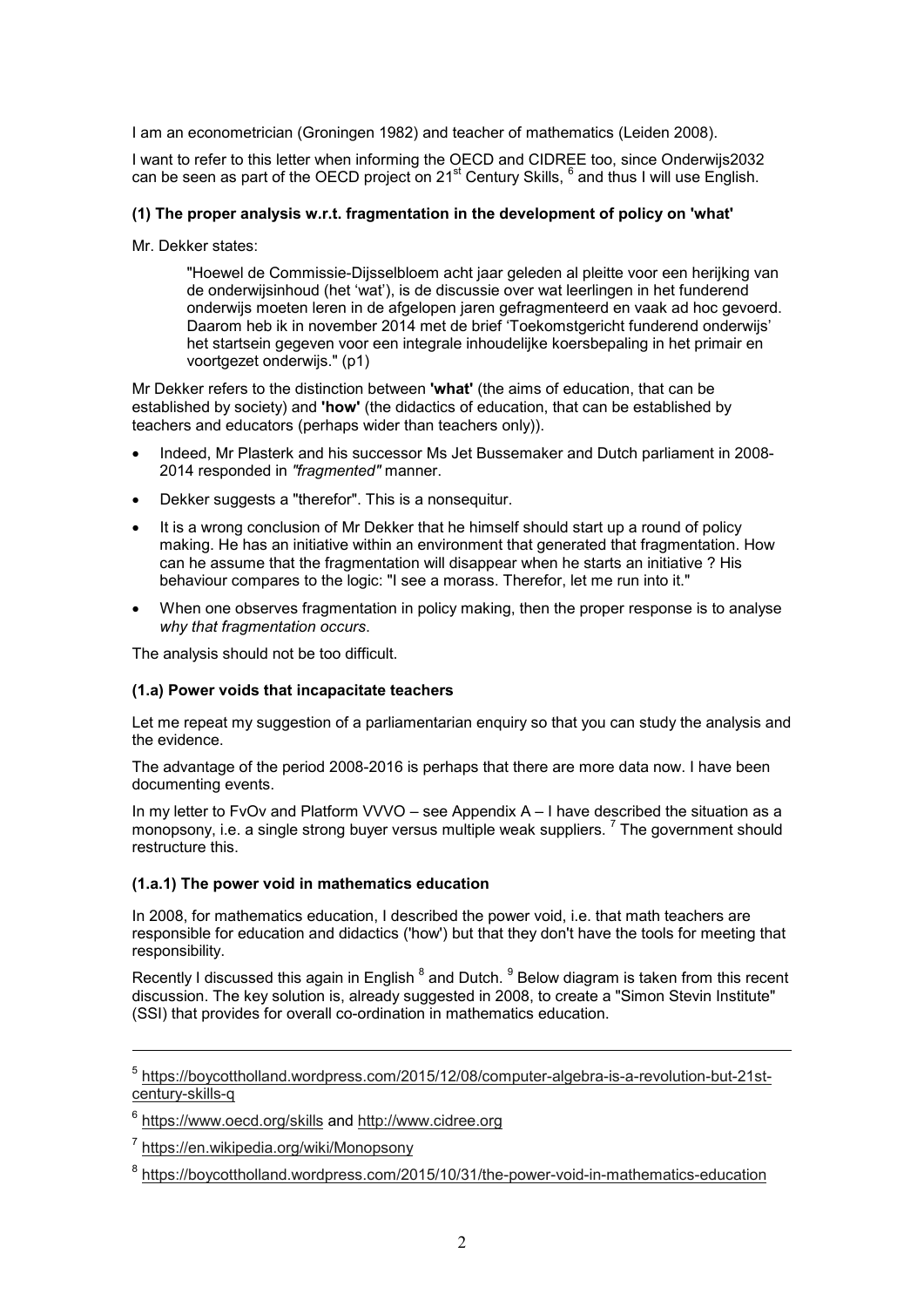Dutch government in 2016 spends EUR 38.6 billion on "education, culture and science", of which EUR 7.6 billion on secondary education. By comparison, the Dutch association of teachers of mathematics NVvW has a membership of about 3000 people and an annual budget of about EUR 300 thousand or EUR 0.0003 billion.



## **(1.a.2) Corollary of a power void for other educational fields**

Fair presumptions for other educational professions are:

- For other educational professions there likely is a similar power void.
- Their power void would tend to concern the 'how' and not the 'what'.
- All professions would need government funding for support and co-ordination of their tasks on the 'how'.
- This would also create a structure for discussion of the 'what', since *there is a connection between 'what' and 'how'.*

**Conclusion:** what Mr Dekker rightly calls fragmented, can be analysed as the lack of educational institutes for the different fields, like the Simon Stevin Institute for mathematics, including a national integrating institute for the curriculum itself.

## **(1.b) Onderwijsraad and Stichting Leerplanontwikkeling (SLO)**

In 2014 the national council on education "Onderwijsraad" already advised the creation of a permanent body to supervise the curriculum.<sup>11</sup>

The reader is reminded of the self-governing bodies (QUANGO  $^{12}$ ), in Holland known as "Zelfstandig Bestuursorgaan" (ZBO). The list of ZBO of the ministery of OCW doesn't mention a ZBO for the curriculum yet.  $^{13}$  Planning agencies like the Central Planning Bureau (CPB, part of the ministery of Economic Affairs) are not catalogued as ZBO even though they are a bit at distance from the government (and CPB has its supervising "Central Plan Commission" (CPC)).

<sup>&</sup>lt;sup>9</sup> http://thomascool.eu/Papers/AardigeGetallen/2016-03-03-Het-Simon-Stevin-Instituut.pdf

<sup>&</sup>lt;sup>10</sup> http://thomascool.eu/Papers/Math/2016-06-28-Letter-to-NVVW-with-Red-Card.pdf

<sup>&</sup>lt;sup>11</sup> https://www.onderwijsraad.nl/publicaties/2014/een-eigentijds-curriculum/volledig/item7128

<sup>12</sup> https://en.wikipedia.org/wiki/Quango

 $13$  https://almanak.zboregister.overheid.nl/overzicht\_per\_ministerie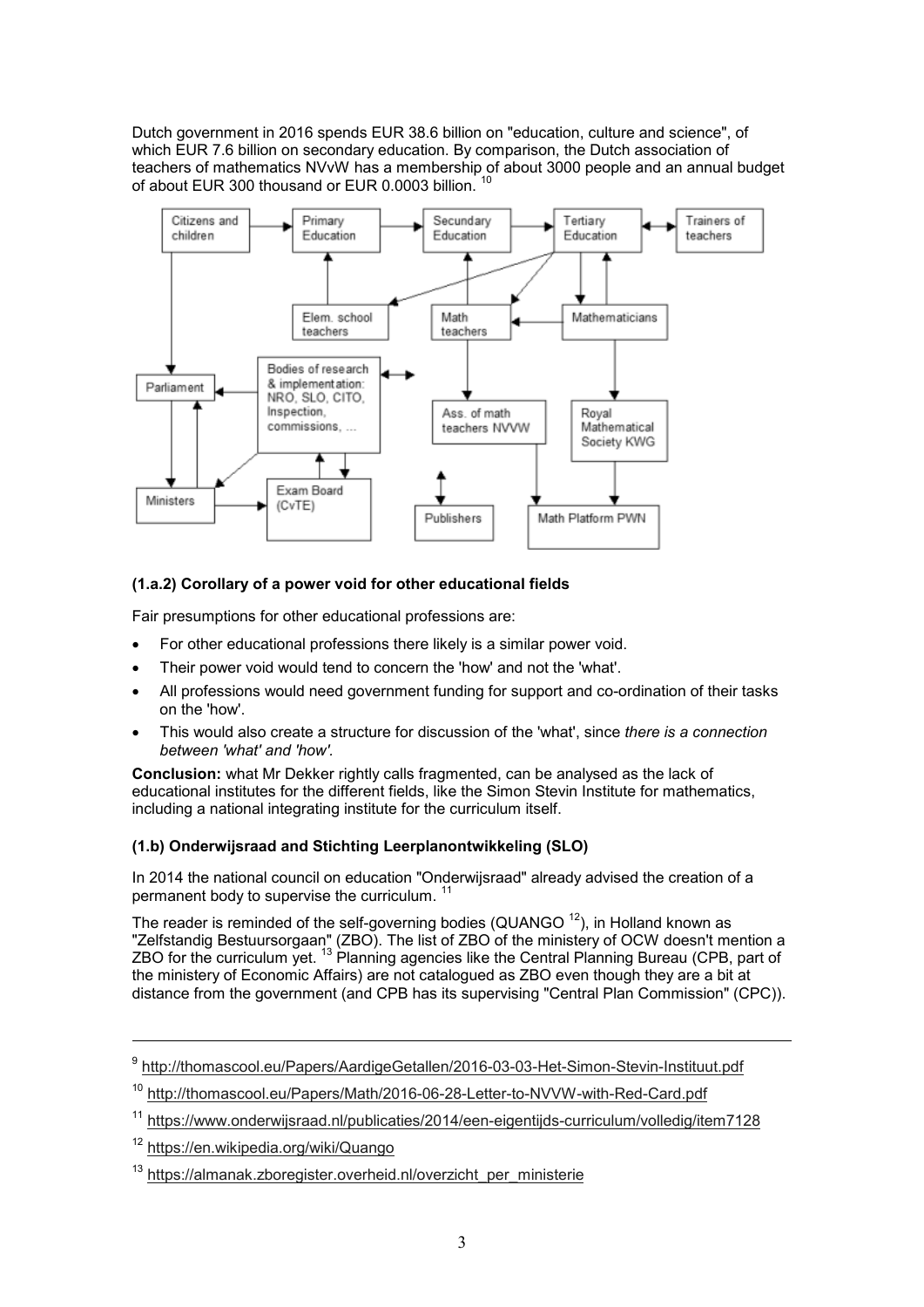Currently there is "Stichting Leerplanontwikkeling" (SLO) with an annual budget of about EUR 20 million. <sup>14</sup> On their website they present themselves as "SLO Nationaal Expertisecentrum Leerplanontwikkeling" (SNEL). Apparently they don't function as Onderwijsraad wishes.

The governance at SLO / SNEL is problematic.<sup>15</sup> Even more problematic, the government made a law "Wet subsidiëring landelijke onderwijsondersteunende activiteiten" (SLOA). <sup>16</sup> The minister states that a *private party* has a *legal task* while the minister has no say in the board (policy) or management (execution). Parliament can query the minister on the working programme (e.g. "kaderbrief") but there is no direct governance on this public function. This is unbalanced.

The idea of a *foundation* is that it is a private initiative to serve public goals. When this is absorbed into the government legal framework then the foundation loses its private orgin and should become part of administrative law ("bestuursrecht").

- If the minister merely wishes to say that these foundations Cito and SLO are doing things that he finds useful and that he wishes to subsidise them, then this would be okay.
- If the minister would say that he himself has a legal task, then his is okay.
- The present "combination" is, as Mr Dekker says: *"fragmented".*
- When the government creates a monopolist then good regulations are required.

Mr Dekker states:

 $\overline{a}$ 

"De verdiepingsfase van Onderwijs2032 bestaat uit twee onderdelen. Ten eerste wordt onder regie van de Onderwijscoöperatie een dialoog onder leraren over Onderwijs2032 georganiseerd. Onderwerp van gesprek is het advies van het platform en de wijze waarop de betrokkenheid van leraren bij de herijking van het curriculum op basis daarvan kan worden vergroot. Ten tweede wordt parallel daaraan door een breed samengestelde regiegroep samen met het onderwijsveld een inhoudelijke verdieping van advies gestart. Centraal staat de vraag wat het advies concreet betekent voor de onderwijspraktijk."

Should such processes not be standard in a continuous discussion about the curriculum ?

http://www.slo.nl/organisatie/overmissie/organisatie/rvt/Governance\_code\_def\_9\_mei\_2012\_doc x.pdf SLO has a supervising council that appoints the directorate. The code states in  $2.1.1$  (p6): "De directie bestuurt SLO." and 2.1.4 "De directie vertegenwoordigt SLO in en buiten rechte en is het bestuurlijk aanspreekpunt." This effectively means that the directorate runs SLO and potentially might change the statutes. It would be more transparant when board and management are separate, and that the board of the foundation would represent the foundation and that the director for daily management would have a mandate for daily management.

 $16$  "Het wetsvoorstel regelt de wettelijke verankering van de taken van de Stichting Leerplanontwikkeling (SLO) en de Stichting Cito Instituut voor Toetsontwikkeling (Stichting Cito) en de samenvoeging van de subsidiering van algemene begeleidings- en ontwikkelingsactiviteiten en kortlopend veldonderzoek met ander onderwijsonderzoek. SLO en Cito krijgen wettelijke taken om respectievelijk de leerplankaders, waarin de onderwijsinhoud wordt vastgelegd, en de centrale toetsen en examens te ontwikkelen. Verder worden verbeteringen aangebracht ten aanzien van de openbaarmaking van verzamelde gegevens en de overdracht van intellectueel eigendom."

https://www.eerstekamer.nl/wetsvoorstel/33558\_wet\_subsidiering\_landelijke

<sup>14</sup> http://international.slo.nl and https://www.kvk.nl/orderstraat/productkiezen/?kvknummer=06085916.

<sup>&</sup>lt;sup>15</sup> At the same address Piet Heinstraat 12 there is a commercial "SLO/Educaplan B.V." which I hope that we can neglect. We should hope that SNEL = SLO for otherwise we are getting lost. The next question concerns the governance. The foundation statutes are not at slo.nl. The situation is not clarified in the Corporate Folder. http://www.slo.nl/downloads/documenten/SLOcorporate-folder-NED.pdf. There is a "Governance code SLO" however.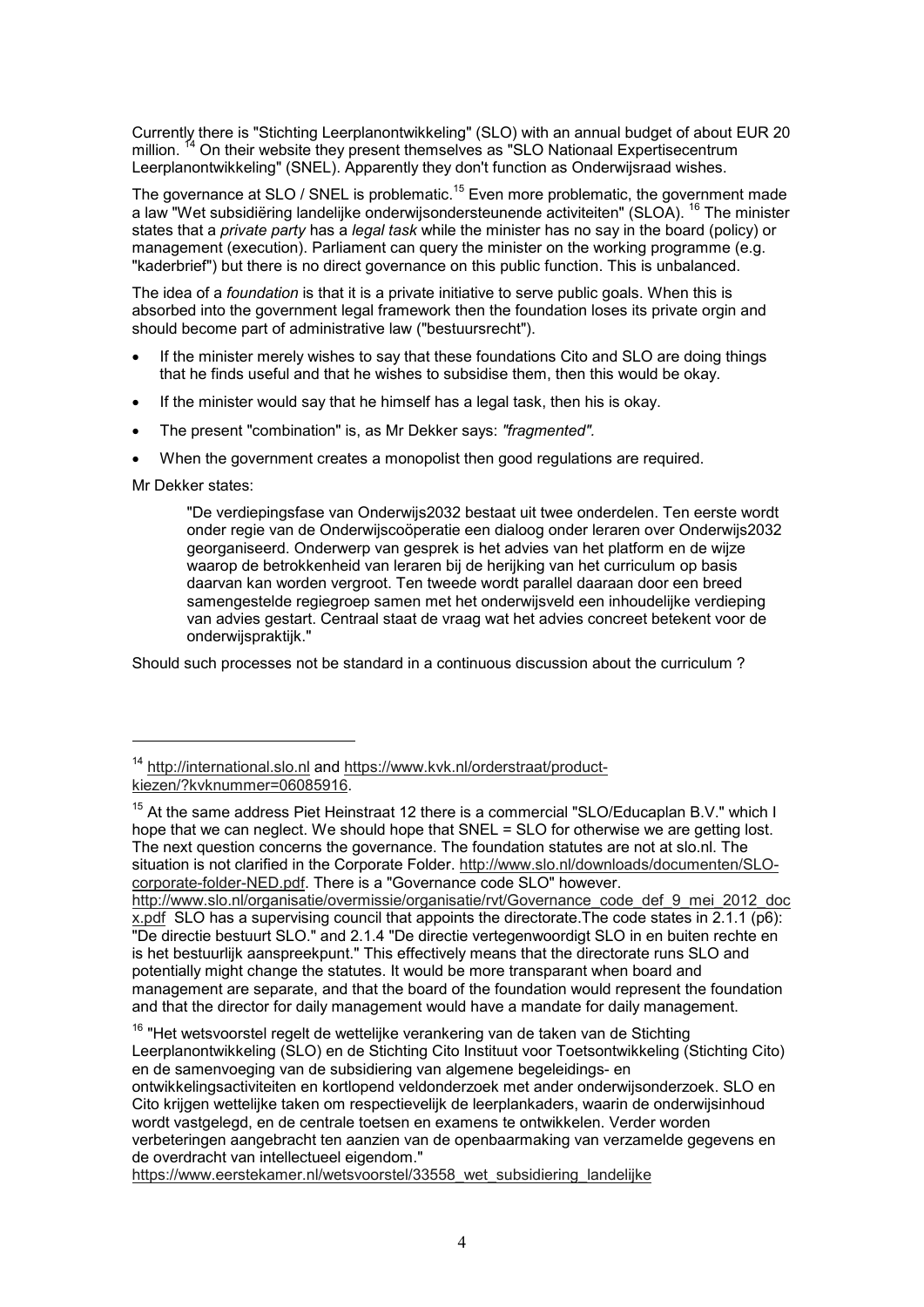**Conclusion:** Overall, my suggestion is to create professional institutes for the fields and associations of teachers, and give the teachers a (prime) role in a new national board on the curriculum (which would be a successor to SLO), supervising the implementation.

## **(1.c) Jan Dirk Imelman**

I was pleasantly surprised by the interview  $17$  of Jan Dirk Imelman, former professor of pedagogy with an emphasis on foundations and history of pedagogy.  $^{\rm 18}$  Pedagogy used to look at the triad of Subject – Student – Teacher (that integrates the 'what' and 'how'), and they collaborated with teachers who graduated in a particular field of study. Somewhere in the period after 1960 a new university specialisation arose called "education studies". Education managers did "education studies" while teachers still got pedagogy though apparently in reduced form. PM. I find A.D. de Groot (1982) "Academie en Forum", Boom publishers, still an excellent discussion on this process. <sup>19</sup> As an econometrician I am very much in favour of De Groot's criterion of measurement but I suppose that he would be equally careful about validity. See also here. <sup>20</sup>

Two key points are:

- Imelmal rejects Onderwijs2032 as another project of "education studies" who neglect fundamentals of pedagogy, like they did in "het nieuwe leren" en "Studiehuis" in 1998. <sup>21</sup>
- By comparison, SLO director Jan van den Akker presents a spider-web model with 10 factors *that neglect who the students are*, which spider-web thus deviates from the pedagogy triad Subject – Student – Teacher. <sup>22</sup> The spider-web however mentions both 'what' and 'how'. He supported the Onderwijs2032 process.<sup>2</sup>

I am a bit alarmed about article 10 in the SLOA law on the transfer of intellectual property:

"1. Tenzij anders overeengekomen werkt de instelling mee aan het overdragen van intellectuele eigendomsrechten ten behoeve van Onze Minister ter zake van de taken, genoemd in artikel 2 en 3, en doet voor zover de Auteurswet dit toestaat, tevens afstand van persoonlijkheidsrechten als bedoeld in de Auteurswet die haar of haar personeel toebehoren."

Imelman mentions that his critical report about "het nieuwe leren" was hit by government censorship and that he and his co-authors were forbidden to speak about it – as had been stipulated in the contract that asked their advice. A democracy cannot trust a government that relies on such practices. For economics, I advise an Economic Supreme Court that is based upon the principles of science, instead of the structurally unreliable Central Planning Bureau.<sup>24</sup> Many of the issues discussed here also fall under the notion of economics of education. For issues that are discussed here that do not fall under the notion of economics of education, the similar principle applies that policy better is based upon science.

19

```
https://books.google.nl/books?id=IIGoA3oO2G0C&pg=PA4&lpg=PA4&dq=Academie+en+forum
+de+groot
```
<sup>&</sup>lt;sup>17</sup> https://www.beteronderwijsnederland.nl/nieuws/gesprek-met-prof-dr-imelman

<sup>&</sup>lt;sup>18</sup> https://nl.wikipedia.org/wiki/Jan\_Dirk\_Imelman

<sup>&</sup>lt;sup>20</sup> https://boycottholland.wordpress.com/2015/11/24/a-general-theory-of-knowledge

<sup>21</sup> https://nl.wikipedia.org/wiki/Studiehuis

<sup>22</sup> http://www.slo.nl/downloads/documenten/SLO-corporate-folder-NED.pdf

<sup>&</sup>lt;sup>23</sup> http://www.slo.nl/speciaal/vso/nieuws/00022 This weblink of December 11 2015 shows that Van den Akker retires but in October or November he could have asked someone at SLO to answer my questions of September. Did Van den Akker transfer this to his successor ?

<sup>24</sup> http://www.res.org.uk/view/art7Oct14Features.html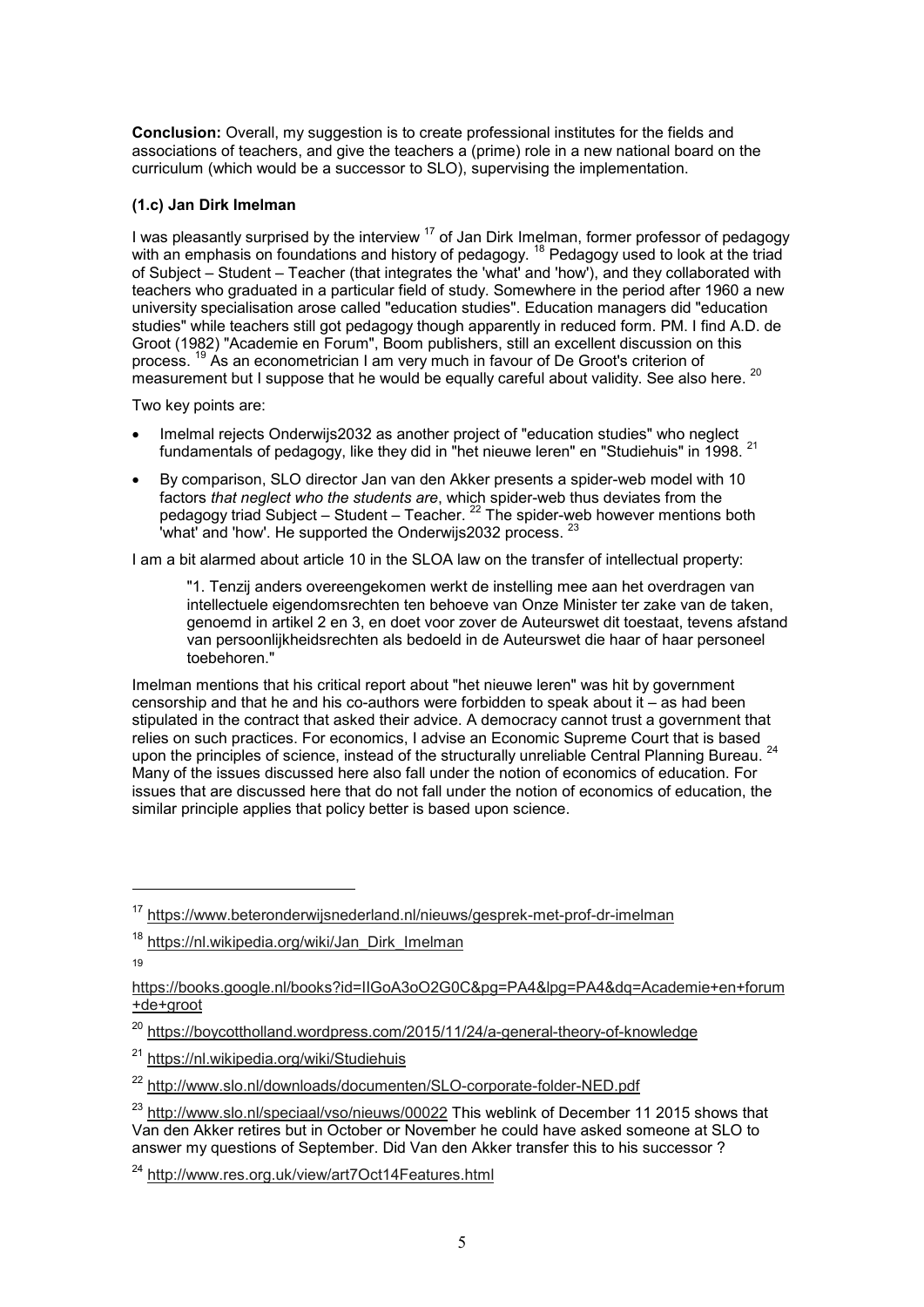## **(1.d) Role of "mathematics"**

My analysis discusses the power void but also mentions some other key points.

# **(1.d.1) Mathematics versus so-called "mathematics"**

While Mr Dekker refers to the '**what**' and my discussion seems to focus on the '**how**', my research actually clarifies:

- that parliament wants *mathematics*,
- that teachers of mathematics deliver *so-called "mathematics"*.

Thus Parliament, please take notice: *You don't get what you ask for*.

Mathematics education is special because mathematicians are trained for abstraction while education is an empirical issue. When mathematicians meet students in class then the mathematicians suffer from cognitive dissonance, that they resolve by sticking to some tradition, which however is not designed for didactics. A training for teacher of mathematics *apparently* cannot undo what has gone wrong before.

Mathematicians and teachers of mathematics lack the economic know-how to manage this.

In my letter to the Vereniging Onderwijs Research (VOR) and institutes for training of teachers (ICL)  $^{25}$  I called this a paradigm shift. To my regret, my letter did not get a reply.  $^{2}$ 

## **(1.d.2) The phenomenon of a "math war"**

While historians may have a "Historikerstreit"  $27$  mathematics has the phenomenon of "math wars". <sup>28</sup> Since 2005 or earlier there is one between "realistic mathematics education" (RME) and "traditional mathematics education" (TME). <sup>29</sup>

My own analysis since 2008 on a third angle has been maltreated by these RME and TME adherents.

## **(1.d.3) Contagion from "mathematics" to other educational fields**

There is contagion from *so-called "mathematics"* to the other fields of education:

- Mathematics education is special because it tends to be used in the other fields. Thus the problem between required *mathematics* and provided *so-called "mathematics"* is propagated in the other professions.
- In the beginnings of the 1960s, universities developed "computer algebra". A major program *Mathematica* has been available since 1988. Computer algebra is crucial for doing mathematics on the computer. Not only for learning of programming but also for modeling and application to other fields. These other fields seriously remain suboptimal when students cannot do computer algebra. In "mathematics education" however the emphasis is on a graphical calculator with limited capacities. The Freudenthal Institute in Utrecht has received many funds from the government for computer programmes for education, but they have wasted these on Java applets, that have limited scope and functionality, and that lack the flexibility of computer algebra. 30

<sup>25</sup> http://www.vorsite.nl and http://www.universitairelerarenopleidingen.nl

<sup>26</sup> http://thomascool.eu/Papers/Math/2016-05-09-Letter-to-VOR-and-Trainers-of-teachers.pdf

<sup>27</sup> https://en.wikipedia.org/wiki/Historikerstreit

<sup>&</sup>lt;sup>28</sup> https://en.wikipedia.org/wiki/Math\_wars

<sup>29</sup> https://boycottholland.wordpress.com/2016/01/24/graphical-displays-about-the-math-war

<sup>&</sup>lt;sup>30</sup> https://boycottholland.wordpress.com/2015/12/08/computer-algebra-is-a-revolution-but-21stcentury-skills-q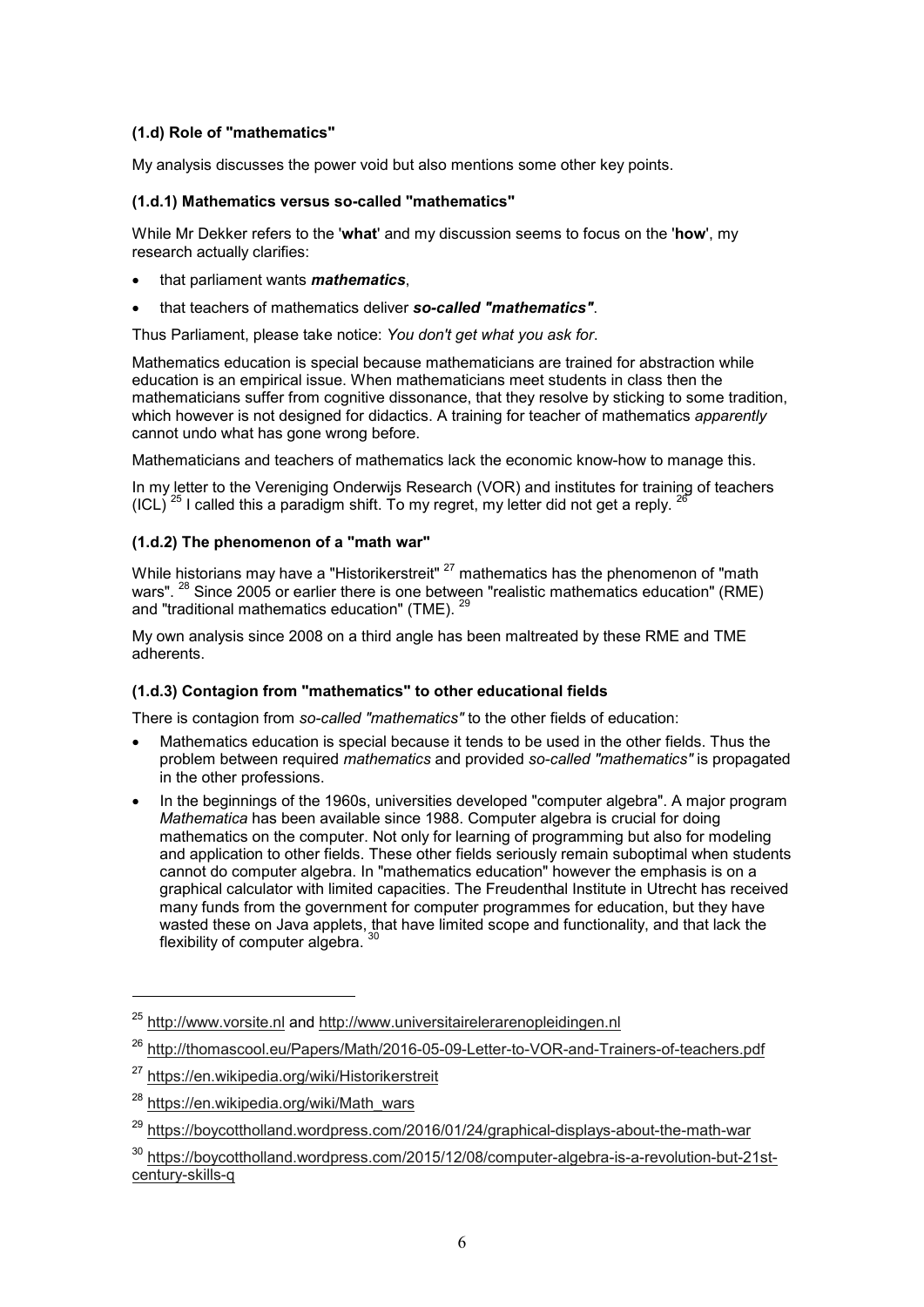#### **(2) Abuse of mathematics for Onderwijs2032 and 21s century skills**

The ideology of "realistic mathematics education" (RME) relies on students discovering mathematics themselves ("guided reinvention") and thus is closely associated with "het nieuwe  $l$  leren" and 21 $\mathrm{^{st}}$  century skills.

The KNAW 2009 study on arithmetic in primary education found that the data did not allow a statement that either RME or TME was better.

The study also stated that RME had been introduced in Holland on a massive scale without evidence. As such, this was a set-back for RME, that claimed to be better. It was also exposed as an ideology (astrology) rather than a science (astronomy).

There are two key errors in this KNAW report.

- (1) The report does not distinguish between mathematics and so-called "mathematics". Not only the ideologues of RME and TME have no real experience with empirical science, but the writers of the KNAW report themselves have similar lack of expertise.<sup>32</sup>
- (2) The KNAW report relies on tests designed by psychometricians who deliberately do not show an interest in didactics of mathematics. Their tests appear to be invalid. The psychometricians base the test score upon the outcome of a sum, while the method of solving the test question however is important too. The traditional algorithm for solving a sum in primary education is important for algebra later in secondary education. Thus a student using RME might find the outcome of a sum but be still crippled for algebra.  $^{33}$   $^{34}$

**Conclusion:** This "nieuwe leren" **already failed for arithmetic** in Dutch education.

Critics of the hype on 21<sup>st</sup> century skills *did not get the proper information* from the KNAW 2009 report, i.e. that the "nieuwe leren" failed w.r.t. arithmetic.

KNAW didn't conclude that RME failed w.r.t. TME, which should have been the minimum.

The true conclusion is that both fail, given the distinction between mathematics and so-called "mathematics".

The reader should observe that experts at SLO, with their focus on the curriculum and the dependence of secondary education upon primary education, should have been able to spot problem (2) even if they were oblivious to (1). However, there has been no protest from SLO about the KNAW report. I sent Van den Akker some questions on September 24 2015 – see **Appendix B**. I did not receive a reply.

Koeno Gravemeijer has taught on curricula and "realististic mathematics education" (RME).

- He did not spot problems (1) and (2) either. He did not draw the conclusion that he was an ideologue and remained arguing for RME.
- Gravemeijer abuses the hype on 21<sup>st</sup> century skills to *re-introduce RME* via a back-door. <sup>36</sup>

It must be observed that the ideologues of RME continue to push the ideology. Recently in a lecture misleading Indonesia, Michiel Doorman claims that RME would be better, and thus he deliberately neglects the stated conclusion of the KNAW 2009 report that the data do not support

<sup>31</sup> https://www.knaw.nl/nl/actueel/publicaties/rekenonderwijs-op-de-basisschool

<sup>&</sup>lt;sup>32</sup> http://thomascool.eu/Thomas/English/Science/Letters/2016-05-17-Letter-to-KNAW-and-CPB.pdf

<sup>33</sup> https://boycottholland.wordpress.com/2015/12/18/algebra-is-a-troubling-word

<sup>34</sup> http://www.wiskundebrief.nl/721.htm#5

 $35$  Perhaps the switch from TME to RME was caused by the problems caused by so-called "mathematics" (and the proper question "Why don't students understand this ?").

<sup>36</sup> http://www.wiskundebrief.nl/724.htm#6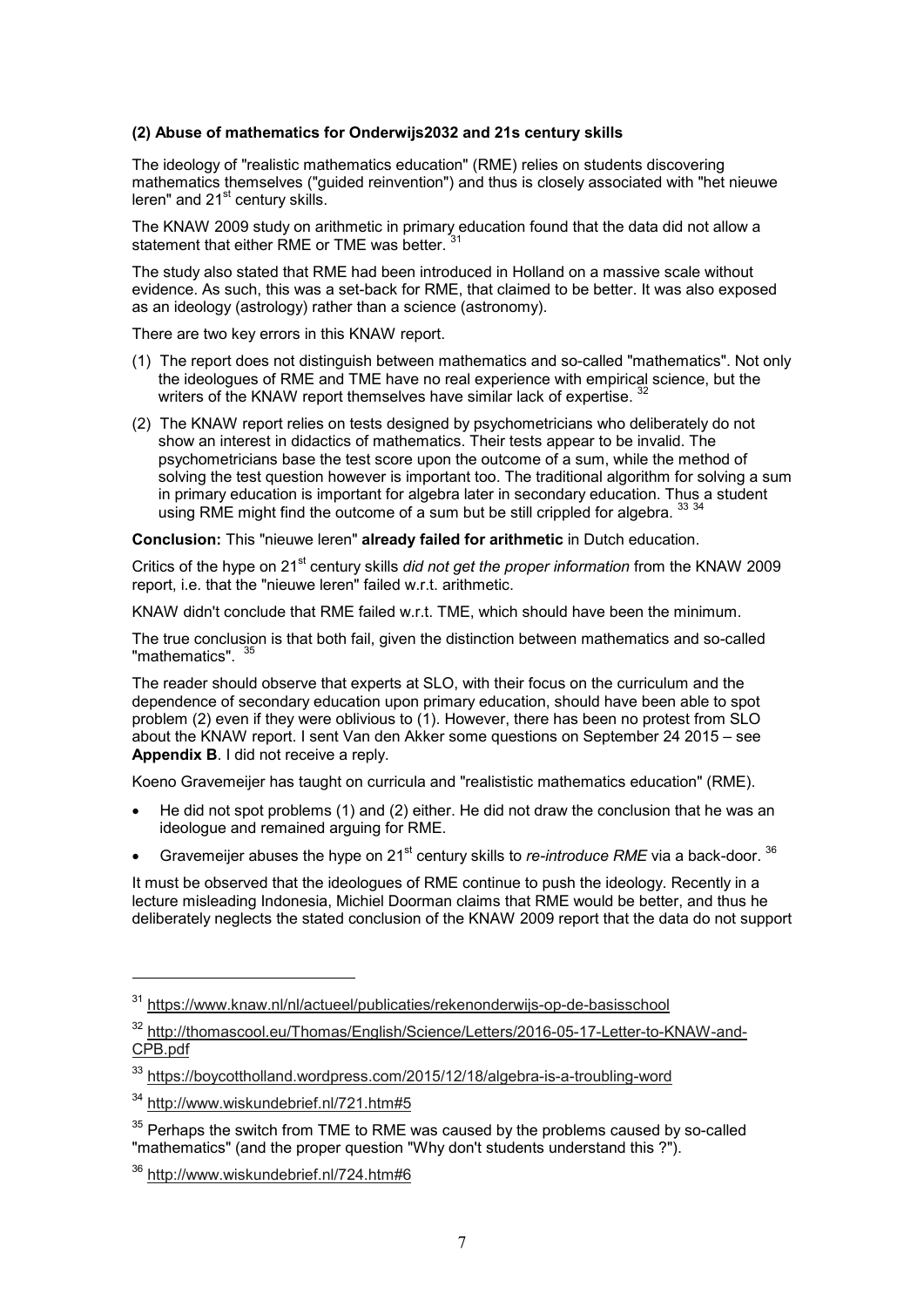such a conclusion. <sup>37</sup> Obviously he neglects my analysis too, and also that is standard at the Freudenthal Head in the Clouds Realistic Mathematics Institute (FHCRMI) in Utrecht.

Observe that FHCRMI closely co-operates with education in beta fields like physics and biology. These fields are interesting for FHCRMI ideology since they provide "contexts". Also, these fields are easy victims since they are not interested in mathematics didactics per se. These fields might enjoy that "so-called "mathematics" education" shows an interest in their fields but they would not be able to defuse the FHCRMI ideology.

### **(3) Onderwijscoöperatie (OC) has insufficient safeguards against maltreatment**

Mr Dekker has relied on Onderwijscoöperatie (OC). This is a platform of associations of teachers, consisting of AOb, BON, CNV-onderwijs, FvOv and Platform VVVO.

He states:

"Conform de aangehouden motie van Van Meenen en Rog heb ik de Onderwijscoöperatie als vertegenwoordiger van de beroepsgroep gevraagd om met een procesvoorstel te komen voor de verdere uitwerking van Onderwijs2032. [ftnt] In het gesprek met de Onderwijscoöperatie en haar lidorganisaties zijn we gezamenlijk tot de conclusie gekomen dat het wenselijk is om eerst een verdiepingsfase in te lassen, voordat we met een ontwerpfase starten."

Thus, Mr Dekker presumes that the government has determined the 'what' and that it is up to teachers to explain 'how' they are going to implement this.

My view is that Dekker's conclusion is too fast, since Mr Dekker created his initiative within a fragmented situation. He is building a house of cards upon a morass while drowning in it.

Let us first create the Simon Stevin Institute and similar institutes for other fields of study, and then redo the discussion on the curriculum. Some might argue that some fields of study might be abolished but this would not be the case for mathematics.

An insight for the current fragmentation is provided by the question why above analysis has not been mentioned by professor Schnabel or Mr Dekker before. (There is confirmation from the Onderwijs2032 secretariat that my comments have arrived, but I have not received a reply on content.)

Within Onderwijscoöperatie, there is a problem with BON by itself and FvOv and Platform VVVO because of the participating Dutch association of teachers NVvW.

W.r.t. BON: The Dutch organisation "Beter Onderwijs Nederland" (BON) consists not only of teachers but also of other interesting parties, e.g. with a chairman who is actually a philosopher and no (qualified) teacher. BON appears to facilitate misrepresentation and slander in its circles. I have asked the board to do something about this but they refuse to do so. <sup>40</sup> Recently I noticed that colleague teacher of mathematics Karin den Heijer has become member of the board of BON, and I asked her to help to correct the situation, see pages 17-18 of my discussion of the name-calling and slander with the reference to Don Quixote and his windmills. <sup>41</sup> However, Den Heijer responded first that she was on vacation and since then I have not heard from her, even after a kind reminder.

<sup>37</sup> https://boycottholland.wordpress.com/2016/07/11/pierre-van-hiele-and-michiel-doormandoorman-misleads-indonesia-too

<sup>38</sup> https://onderwijscooperatie.nl

 $39$  My impression is that historians better first do an empirical study and then describe the history of that study. Now they can tell stories without proper understanding of what empirical science is.

<sup>40</sup> http://thomascool.eu/Thomas/Nederlands/Wetenschap/Brieven/2009-02-19-BON-Gedoe.pdf (links have changed since then, see the next footnotes for updates)

<sup>41</sup> http://thomascool.eu/Papers/AardigeGetallen/2016-07-04-Nav-JanHogendijk-en-DonQuichot.pdf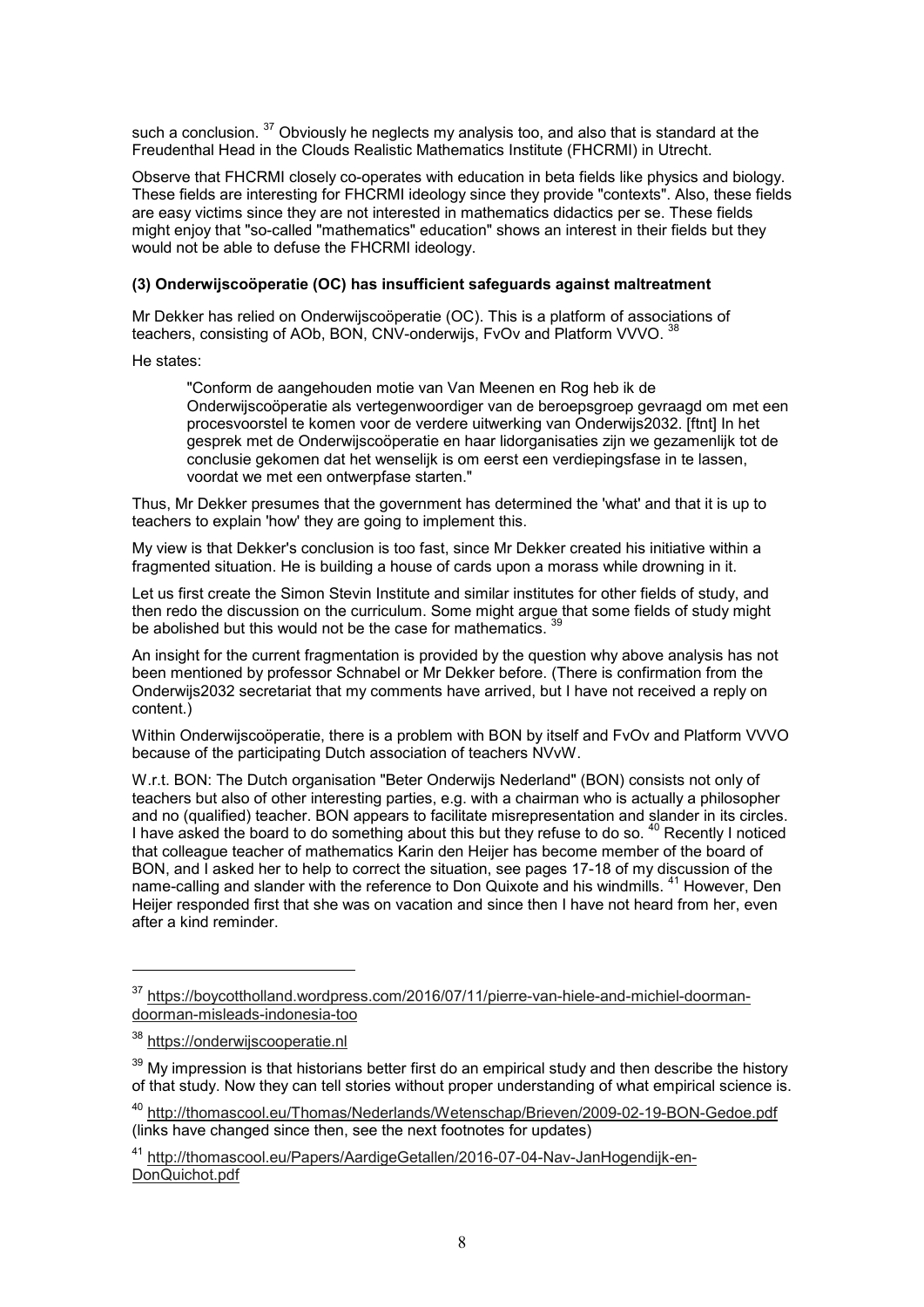W.r.t. NVvW: The Dutch association of teachers of mathematics NVvW takes part in FvOv and Platform VVVO. NVvW appears to be a seriously sick organisation.<sup>42</sup> I have reported this to FvOv and Platform VVVO and received a reply that effectively declined (a) looking into this or (b) passing the information on to other members, see **Appendix A** for this too.

Thus Onderwijscoöperatie (OC) has insufficient safeguards against maltreatment of relevant information.

I already informed your parliamentarian commission of the situation, see my letters to you of October 16 2015<sup>43</sup> and March 12 2016.<sup>44</sup> and I did not get a reply and nothing has improved since that moment.

On occasion, I have been able to publish some findings in the WiskundE-brief. However, this newsletter is a private initiative of some people who have the kindness to do so and who find it valuable to provide this service to the world (perhaps as CITO and SLO were created). In practice the editors of this newsletter can be very bad readers too and can block information that still would be relevant for others.  $45$  I advise that the government supports a medium of information that is based in science.

# **(4) Fundamental in Onderwijs2032 and 21st Century Skills**

# **(4.a) Economic development**

Within the  $21<sup>st</sup>$  Century Skills hype it is argued that economic developments are from mass industry to individualised service. Also, computers will replace many jobs.

As an econometrician I must warn for the too simple references by "educators" to economics. It often seems that these educators only select the references by economists that fit the purposes of the educators themselves. Who studies economics and economic developments may arrive at a more balanced view. I also must point to my own analysis on unemployment. This has been hit by censorship of science by the directorate of the Dutch Central Planning Bureau. <sup>46</sup> Whoever refers to economic reports relevant for 21<sup>st</sup> Century Skills should also ask the authors of these reports to study my analysis. Lift that censorship.

### **(4.b) Education at the working place**

 $\overline{a}$ 

Also observe what students do when leaving primary education:  $47$ 

- 43% of students will do VWO / HAVO, which means that most of those will later continue with universities and professional colleges: which are already quite flexible in outlook.
- 50% of students will do VMBO, which means that most of those will soon continue with MBO and enter the vocations. Their knowledge, skill and attitude must fit the current job market and not what visionaries regard as the future job market. When these students will meet with challenges in their jobs, then it are the employers who must make sure that they can be retained within the companies, and /or the government must provide for facilities for retraining. This education thus happens at a later stage than primary education.

<sup>42</sup> http://thomascool.eu/Papers/AardigeGetallen/2016-03-11-NVVW-is-een-ernstig-ziekevereniging.pdf

<sup>43</sup> http://thomascool.eu/Papers/AardigeGetallen/2015-10-17-Aan-TK-commissie-OCW.html

<sup>44</sup> http://thomascool.eu/Papers/AardigeGetallen/2016-03-12-Brief-aan-TK-cieOCW-onderwijswiskunde-rekenen-rekentoets.pdf

<sup>45</sup> http://thomascool.eu/Papers/AardigeGetallen/2008-2016-plus-Afgewezen-door-de-WiskundEbrief.html

<sup>46</sup> https://boycottholland.wordpress.com/about

<sup>47</sup> https://www.onderwijsincijfers.nl/kengetallen/sectoroverstijgend/nederlandsonderwijsstelsel/stromen-in-het-nederlandse-onderwijs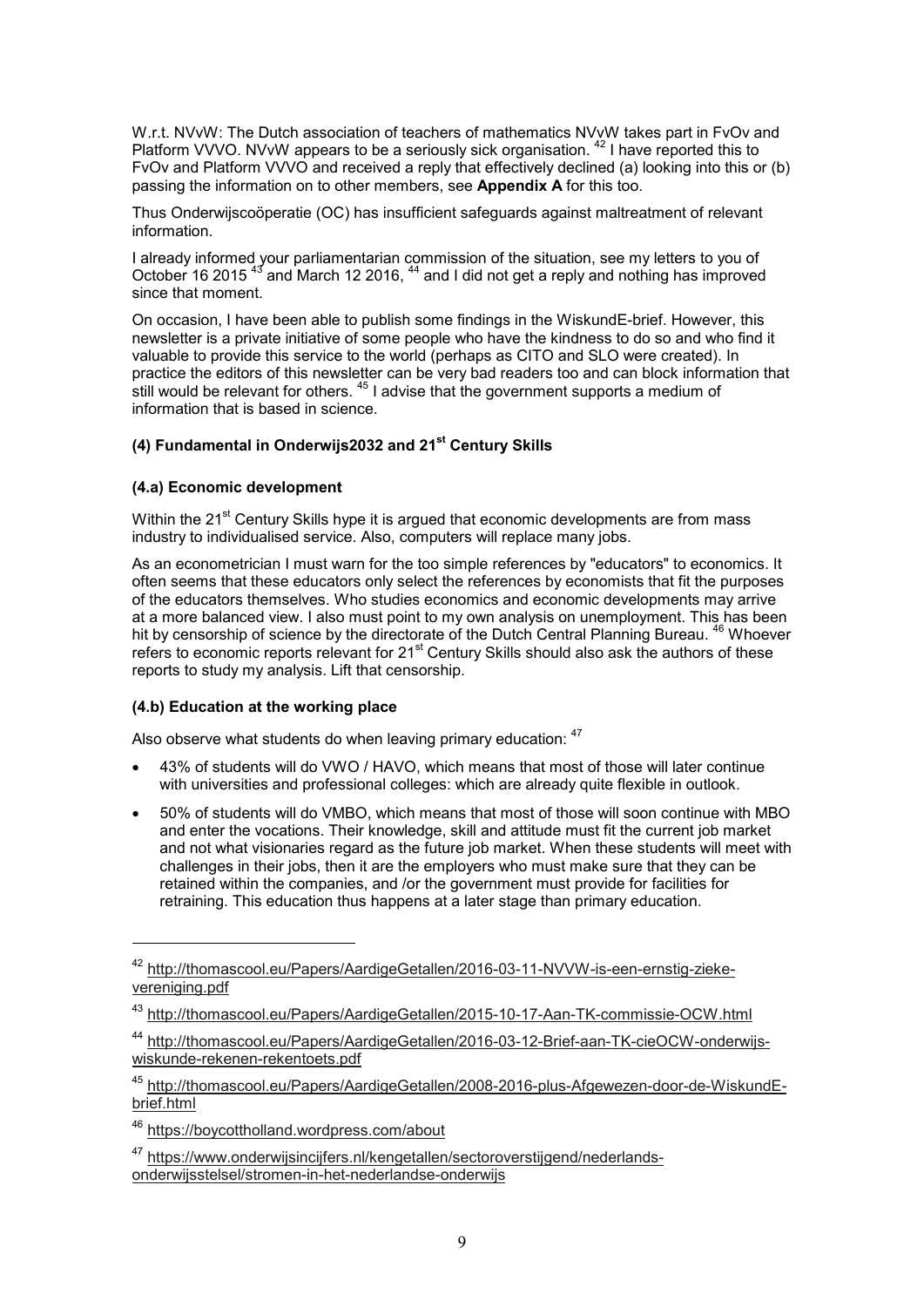### **(4.c) Henk Boonstra**

Henk Boonstra argues: while secondary education recognises that differences between students require a structural set-up, primary education is in error of not making the same inference. <sup>48</sup>

I am not qualified for primary education (though with the recent changes officially also for mathematics at that level), but I tend to agree with Boonstra, and would insist that this argument gets full attention rather than attention is lost on the hype of the 21<sup>st</sup> Century Skills.

The goal would be to transform education such that it pays attention to students, instead of following a hype created by "educators" who are at a distance of teaching and who abuse economics to propound their ideology.

Kind regards,

 $\overline{a}$ 

Thomas Cool (Name in science: "Colignatus")

(....) Scheveningen, The Netherlands (....) http://thomascool.eu

<sup>48</sup> http://thomascool.eu/Papers/Math/2016-03-16-Henk-Boonstra-on-Elementary-School.html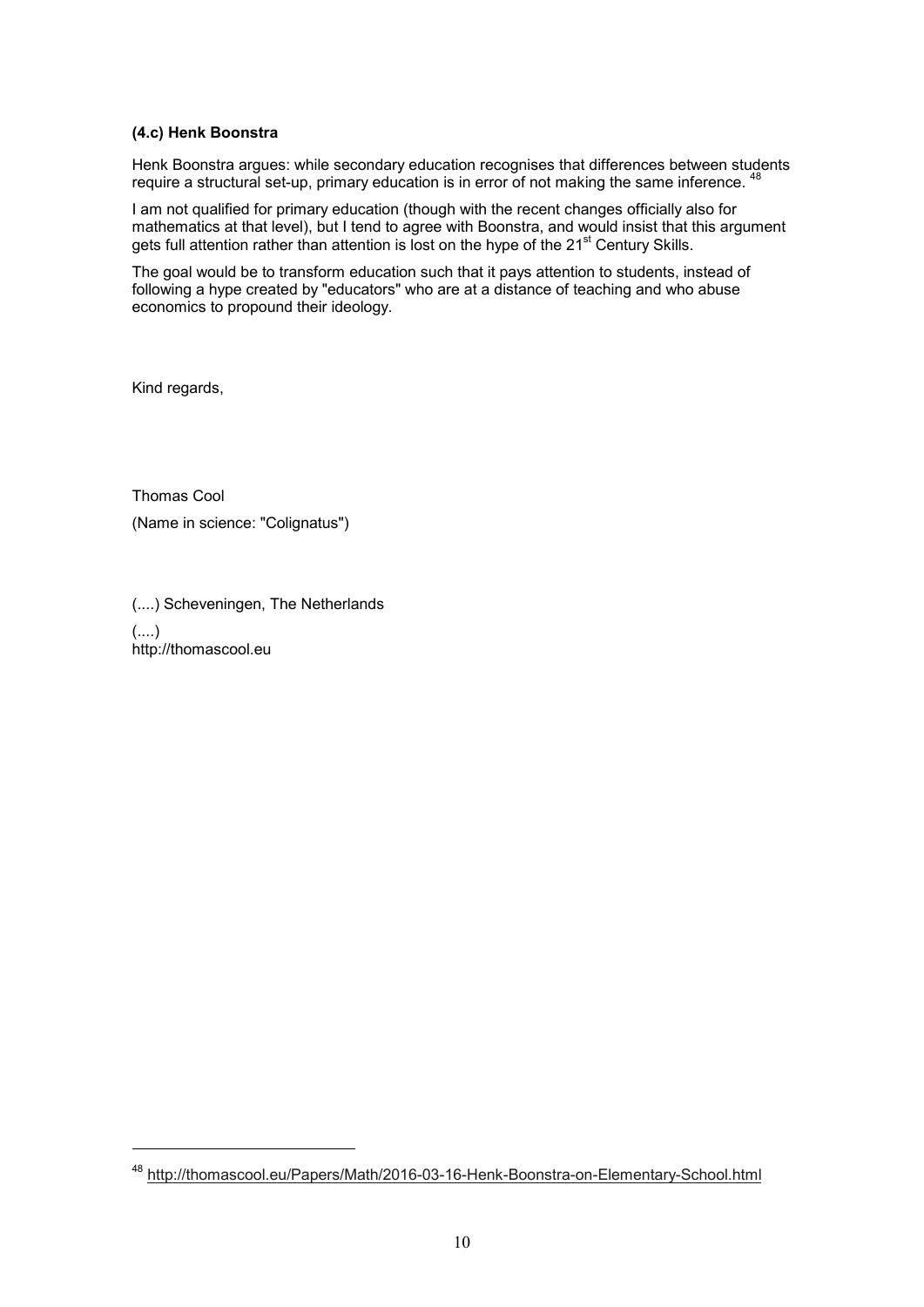# **Appendix A. Email 2016-03-06 to FvOv and Platform VVVO, with reply**

#### **Date: Sun, 06 Mar 2016 20:39:15 +0100**

To: info [at] fvov.nl, voorzitter [at] platformvvvo.nl From: Thomas Cool / Thomas Colignatus Subject: Machtsverhouding FvOv en VVVO -verenigingen versus ministerie OCW (met als voorbeeld Onderwijs2032) Cc: voorzitter [at] nvvw.nl, secretaris [at] nvvw.nl,voorzitter [at] wiskgenoot.nl, secretaris [at] wiskgenoot.nl

Aan de voorzitters van FvOv en Platform VVVO

Geachte heren Veenstra en Franquinet,

Ik negeer de standaard-arbeidsvoorwaarden en richt me op uitoefening van vakonderwijs.

Als ik het goed begrijp, is het voor iedere vakvereniging zo, dat men bij elke overheidsmaatregel t.a.v. het vakonderwijs moet hopen dat de minister wil luisteren. Dit is een monopsonie, waarbij een kapitaalkrachtige vrager zich gesteld ziet tegenover vele aanbieders. Mijn advies is dat de vakverenigingen streven naar een model met machtsevenwicht in vraag en aanbod. Voor het onderwijs in wiskunde heb ik een Simon Stevin Instituut (SSI) voorgesteld. Wellicht is dit model ook bruikbaar voor de andere vakgebieden ?

#### http://thomascool.eu/Papers/AardigeGetallen/2016-03-03-Het-Simon-Stevin-Instituut.pdf

Ik ben niet bekend met de wereld van FvOv en VVVO, en wanneer u een suggestie heeft voor een in die kringen veelgelezen tijdschrift dan hoor ik dit graag. Ik zou dan een artikel hierover kunnen indienen. Het gaat hier om een economisch argument, dat economen en beleidsmakers moet aanspreken. Een minister van onderwijs zou hieraan kunnen meewerken, omdat het kwaliteit bevordert en een helder aansprekingspunt geeft, ook voor verantwoording aan het parlement.

PM 1. Ik schrijf u n.a.v. uw brief aan staatssecretaris Dekker cc de vaste kamercommissie OCW t.a.v. de participatie van de vakverenigingen in de vervolgfase van Onderwijs2032. Deze brief toont een typerend gebrek aan evenwicht in machtsverhoudingen. In de sociaal-economische sector is men al wel geslaagd in de oprichting van de SER (maar dit werkt niet zo goed bij werkloosheid). Ter herinnering: uw brief:

http://www.fvov.nl/wp-content/uploads/2016/02/160219-Brief-FvOv-en-PVVVO-aan-S-Dekker-iz-Onderwijs2032\_zonder-handtekeningen.pdf

PM 2. Ter verdere uitwerking van het voorbeeld van onderwijs in wiskunde: Het ontbreken van een Simon Stevin Instituut betekent ook dat er momenteel t.a.v. wiskunde geen "level playing field" bestaat, maar dat hier een soort jungle bestaat, met een "math war" bijvoorbeeld tussen "realisten" en "traditionelen", dat de minister nu wil oplossen met een "rekentoets".

PM 2.1. T.a.v. wiskunde en Onderwijs2032, en vakken die wiskunde gebruiken, is het relevant te weten dat ideologen van het "realistisch wiskundeonderwijs" (kunnen) optreden als stoorzenders:

#### http://www.wiskundebrief.nl/724.htm#6

PM 2.2. De NVVW is aangesloten bij FvOv en VVVO. Ik doe kopie aan de voorzitter van de NVVW, Swier Garst. Mijn voorstel tot een Simon Stevin Instituut dateert uit 2008, en is door de NVVW verkeerd behandeld. Met het bestaan van slechts andere meningen kan ieder vrede hebben. Het gaat tenslotte om het kijken naar de argumenten. Binnen de NVVW zijn echter ook ellebogen gebruikt, wat past bij die eerdere constatering van een soort jungle. Denkelijk is onderstaand email voor u informatief. Mijn suggestie aan de FvOv en VVVO en aangesloten verenigingen is zelfstandig onderzoek te doen naar het wangedrag der wiskundigen, en van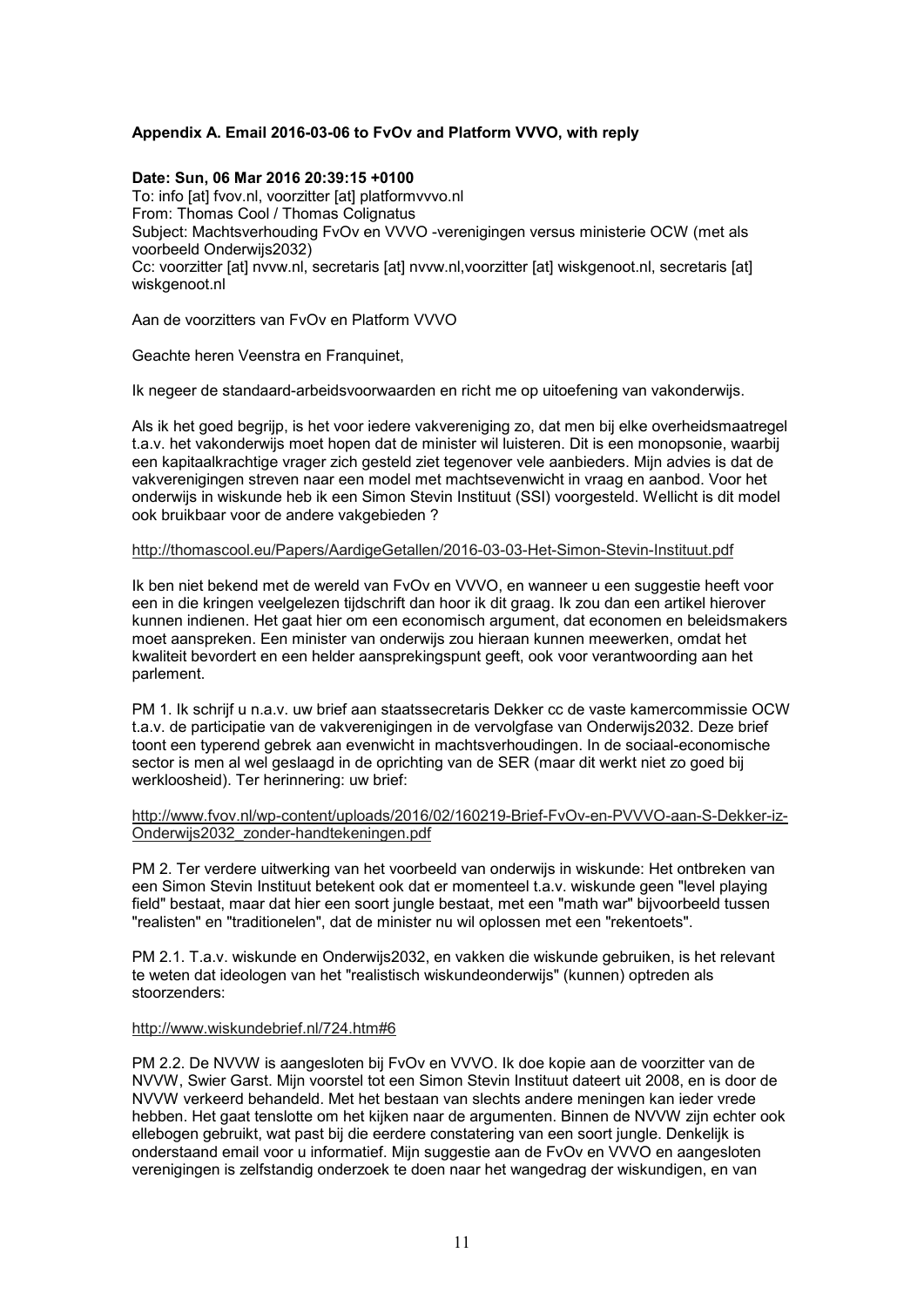(collega-) aangesloten verenigingen niet te accepteren dat intern zo'n soort jungle ontstaat. In een gesprek met Swier Garst is mij gebleken dat hij in zijn bestuursperiode zal vasthouden aan goede omgangsvormen, maar de nasleep van het verleden is nog niet opgeruimd, en er zijn geen waarborgen voor de toekomst. Zie ook mijn brief aan de Vaste Commissie voor OCW:

### http://thomascool.eu/Papers/AardigeGetallen/2015-10-17-Aan-TK-commissie-OCW.html

PM 2.3. Bij wiskunde is er ook het huidige drama van de "rekentoets". Gisteren zag ik de brief d.d. 15 februari 2016 daarover van het NVVW-bestuur aan de staatssecretaris. Mijn constatering is dat het NVVW-bestuur het PO relatief ongemoeid laat, een Verelendung toestaat, en andere vakken in het VO laat lijden om rekenvaardigheid op peil te houden. Het NVVW-bestuur erkent overigens geen deskundige t.a.v. didactiek van rekenen te zijn, en het is de vraag waarop dit advies dan is gebaseerd. Ikzelf beschouw me ook niet als deskundige t.a.v. het rekenen in het PO, maar in mijn analyse is het probleem in het PO ontstaan en moet het daar worden opgelost, en dit kan iedereen controleren. Ik vind het verbijsterend dat het bestuur van het NVVW-bestuur mijn analyse blijkbaar gewoon heeft genegeerd. Dit bevestigt mijn eerdere advies aan de FvOv en VVVO en aangesloten verenigingen zelfstandig onderzoek te doen naar het wangedrag der wiskundigen.

#### http://thomascool.eu/Papers/AardigeGetallen/2016-03-06-NVVW-bestuur-desinformeert-hetparlement-over-het-rekenen.pdf

Ik doe kopie aan de vz en secr van NVVW en KWG, beide verenigd in het Platform Wiskunde Nederland (PWN).

Met vriendelijke groet,

Thomas Cool / Thomas Colignatus Econometrist (Groningen 1982) en leraar wiskunde (Leiden 2008) Scheveningen

### **Date: Sat, 05 Mar 2016 10:19:02 +0100**

To: <voorzitter [at] wiskgenoot.nl> From: Thomas Cool / Thomas Colignatus Subject: Simon Stevin Instituut versus PWN Cc: <voorzitter [at] nvvw.nl>

Aan de KWG

Geachte professor Jongbloed,

Ik heb Swier Garst, voorzitter NVVW, reeds kopie gedaan van dit document dat toont dat een Simon Stevin Instituut nodig is (met definitie aldaar), en dat PWN een denkfout en strategische blunder is:

#### http://thomascool.eu/Papers/AardigeGetallen/2016-03-03-Het-Simon-Stevin-Instituut.pdf

De hele wereld gebruikt wiskunde, en wiskundigen met een beroepsopleiding voor onderzoek aan wiskunde hebben geen speciale status anders dan dat zij onderzoek aan wiskunde doen. De opleiding van wiskundigen verschilt fundamenteel van een opleiding voor de empirische wetenschap van onderwijs en didactiek van wiskunde. Wat moeten leerlingen in primair en secundair onderwijs, of zelfs het HBO, in vredesnaam met de KWG ? Het is niet voor niets dat de NVVW in 1925 werd opgericht. De oprichting van PWN in 2010 is een "throwback" naar 1800-1900, en is in de laatste zes jaar een ramp gebleken. Samenwerking is nodig, maar niet op die manier.

Ik verdenk de KWG ervan dat men PWN heeft opgericht om de verloedering door de "realisten" tegen te gaan. Zo'n strategie is machtsmisbruik, want dan worden andere argumenten gebruikt dan die van onderwijs en didactiek. De juiste aanpak heb ik in 2008 geformuleerd: het Simon Stevin Instituut. Dit schept een "level playing field",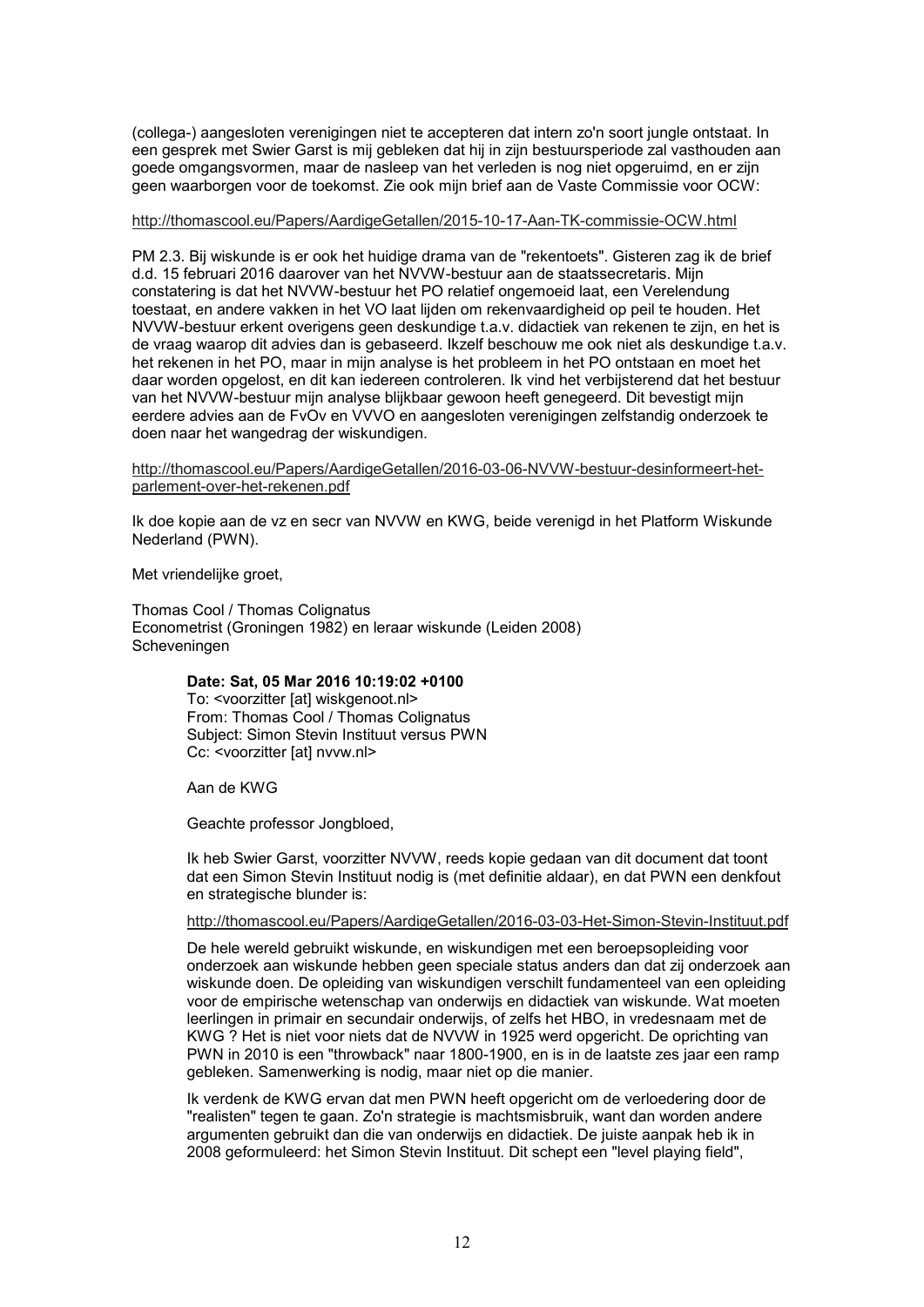waarin de "realisten" en "traditionelen" en andere stromingen in onderwijs en didactiek gehouden zijn om hun theorie-en aan de empirie te toetsen.

Ik moet u ook melden dat de NVVW een ernstig zieke vereniging is. Waar ik zo tot u schrijf, doe ik dit vanuit de positie van iemand wiens werk is mishandeld en wiens persoon is belasterd. Het is in de NVVW niet ongebruikelijk dat men de man i.p.v. de bal speelt. Klaarblijkelijk heeft de "math war" tussen "realisten" en "traditionelen" een rol gespeeld. In een gesprek hierover met Swier Garst heeft deze gesteld, en laten blijken, dat hij een "ad hominem" niet accepteert. Hiermee is echter nog niet hersteld wat in het verleden is scheefgegroeid. De redactie van Euclides heeft twee boeken van me uit 2009 en 2011 mishandeld, en, na protest van mij daartegen, weigert verdere boeken van me te bespreken. Ik heb de jongste redactie voorgesteld een lijst van verschenen boeken te publiceren, maar daarover nog geen antwoord ontvangen.

http://thomascool.eu/Papers/AardigeGetallen/2012-06-Gedoe-bij-Euclides.html

Ik adviseer u en de KWG de 2e editie van "Elegance with Substance" (2009, 2015) te lezen. De PDF staat online, maar het is beter om van papier te lezen.

http://thomascool.eu/Papers/Math/Index.html

In het Nederlands is er "Een kind wil aardige maar geen gemene getallen" (2012):

http://thomascool.eu/Papers/AardigeGetallen/Index.html

Per saldo is het advies aan KWG en NVVW om het advies tot een Simon Stevin Instituut te bespreken, en zo mogelijk te omarmen en aan het parlement voor te leggen.

Met vriendelijke groet,

Thomas Cool / Thomas Colignatus Econometrist (Groningen 1982) en leraar wiskunde (Leiden 2008) **Scheveningen** 

#### **Date: Wed, 9 Mar 2016 08:34:35 +0000**

From: Jilles Veenstra [at] fvov.nl To: Thomas Cool / Thomas Colignatus Cc: <voorzitter [at] platformvvvo.nl>, [...] <info [at] fvov.nl> Subject: reactie op e-mail

Geachte heer Cool,

Ik heb kennis genomen van uw e-mail. Het was niet mogelijk om de meegestuurde links te openen. Daar waar u reageert op de opstelling van de NVvW ben ik van mening dat dit een gesprek dient te zijn tussen u en hen, ik ga me daar als niet-deskundige op dat gebied niet in mengen. De specifieke vakinhoud van de verenigingen is een aangelegenheid van de vereniging zelf. Het collectief richt zich op arbeidsvoorwaarden en de vakoverstijgende doelen. Daarbij trachten we de vakverenigingen in positie te brengen om hun waardevolle kennis in te zetten ten behoeve van het onderwijs in het algemeen en hun vak in het bijzonder. Zo dient ook de brief aan de staatssecretaris te worden opgevat, waarbij we duidelijk een vragende partij zijn die op voorhand (net zoals bijvoorbeeld de AOb en de CNVO) niet een positie in het centrum van de macht aangeboden krijgen. Deze staatssecretaris kiest er regelmatig voor om juist de gevestigde instituties te omzeilen en een 'coalition of the willing' te smeden. We hebben goede hoop dat we in dit traject een waardevolle bijdrage mogen leveren.

Ik wens u hoe dan ook veel succes in uw strijd inzake de verbetering van het Nederlandse onderwijs. Voor wat betreft die doelstelling trekken we gelijk op, al zal dat niet altijd tot gezamenlijke acties leiden,

Met vriendelijke groet,

Jilles Veenstra Voorzitter FvOv